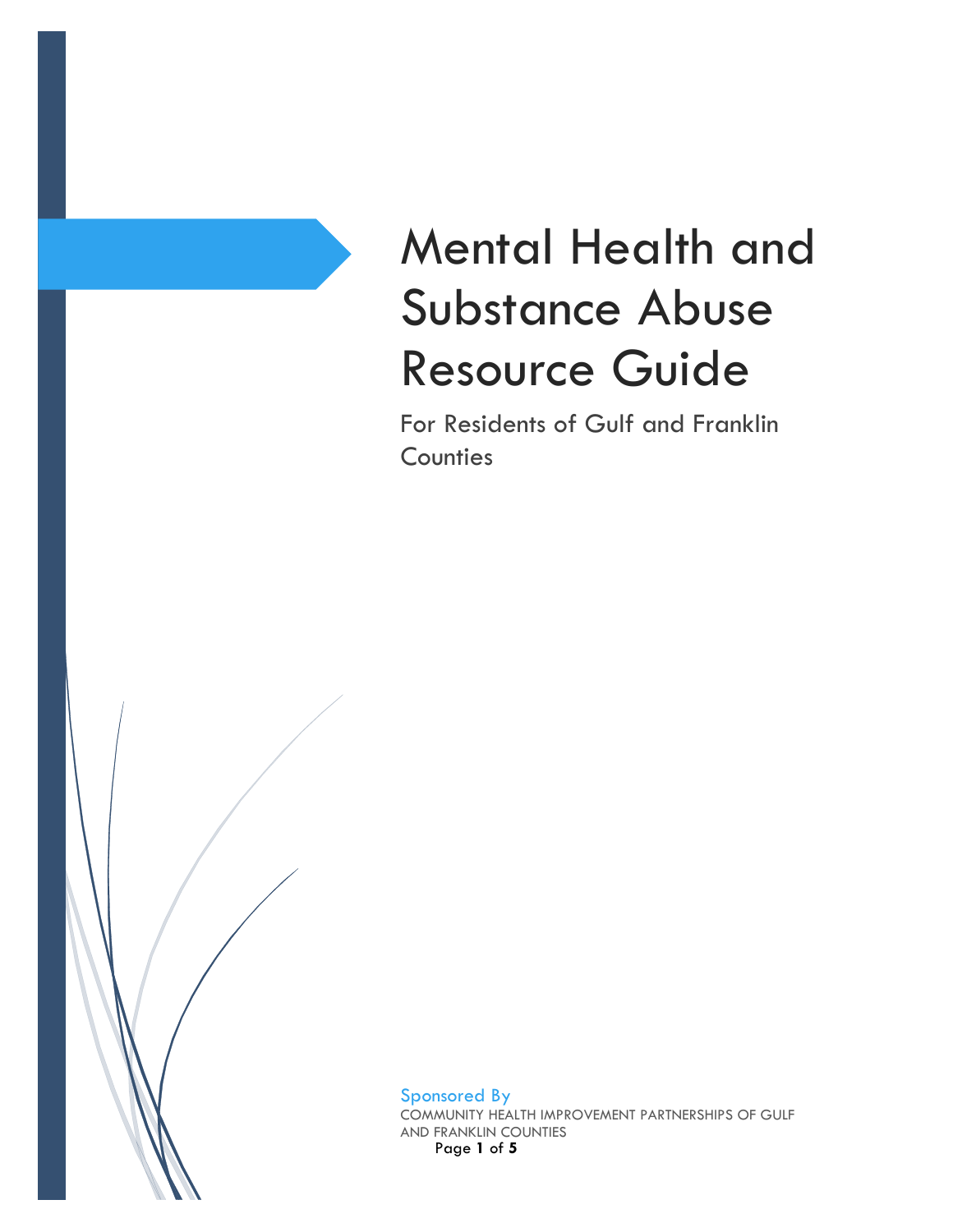# Counseling

# **Amy Pitts LCSW**

Po Box 566 Apalachicola FL 32329 (850)323-0212 or 850-323-0215 Mental Health Services, crisis stabilization, group therapy, individual therapy in home sessions to 11 years old and above. [amypittslcsw@gmail.com](mailto:amypittslcsw@gmail.com)

# **Apalachee Center, Franklin County Clinic**

159 12th St Apalachicola FL 32320 850-653-9744 8am-5pm, M-F Mental and substance abuse health evaluations, case management, medication management, residential treatment, detoxification, hospitalization and outpatient psychiatric/mental services including crisis stabilization, individual, family and group therapy for ages 6 through older adult. April Landrum 850-274-3366 [aprill@apalacheecenter.org](mailto:aprill@apalacheecenter.org)

# **Bernadette Hackett LCSW**

Psychotherapist serving: The Bridge at Port St Joe 220 9th Street Port St Joe FL 32456 850-229-8244

# **Bernadette Hackett LCSW**

Psychotherapist serving: A&A Homecare, Inc. 211 N Highway 71 Wewahitchka, FL 32465 850-227-3331

# **Coastal Counseling and Therapy**

304 Williams Ave Port St Joe Fl 32456 850-250-2579 Marika Dillon, LMHC Individual, couple and family counseling services. Offers art therapy and Noetic Field therapy [www.coastalcounselingandtherapy.com](http://www.coastalcounselingandtherapy.com/)

# **Community Care Center of Gulf County**

680 Duval Street Port St Joe Fl 32456 850-774-3331 Mike Murphy, EdD. & Val Murphy, MA/SD Christian clinical counseling, premarital, marital counseling along with other classes and workshops. [www.cccgcfl.org](http://www.cccgcfl.org/)

### **Emerald Coast Behavioral Hospital**

1940 Harrison Ave Panama City FL 850-763-0017 Specialize in child, adolescent, adult, active duty military/Veteran and geriatric psychiatry [http://emeraldcoastbehavioral.com](http://emeraldcoastbehavioral.com/)

# **Florida Psychology Services LLC**

192 14th Street (Coach Wagoner Blvd.) Apalachicola FL 32320 407-267-1060 Individual therapy and outpatient mental health services for 11 years old to adult. Sarah Madson, Psy.D [s2fmm@aol.com](mailto:s2fmm@aol.com)

# **Florida Therapy Services**

2711 W 15th St Panama City FL 850-769-6001 Provides Behavioral Services (children and families with complex needs), Psychiatric Services (psychiatric consultation and medication management) and Partial Hospitalization Program (combined psychiatric and counseling services. Designed to prevent or step down from psychiatric inpatient hospitalization).

[www.flatherapy.com](http://www.flatherapy.com/)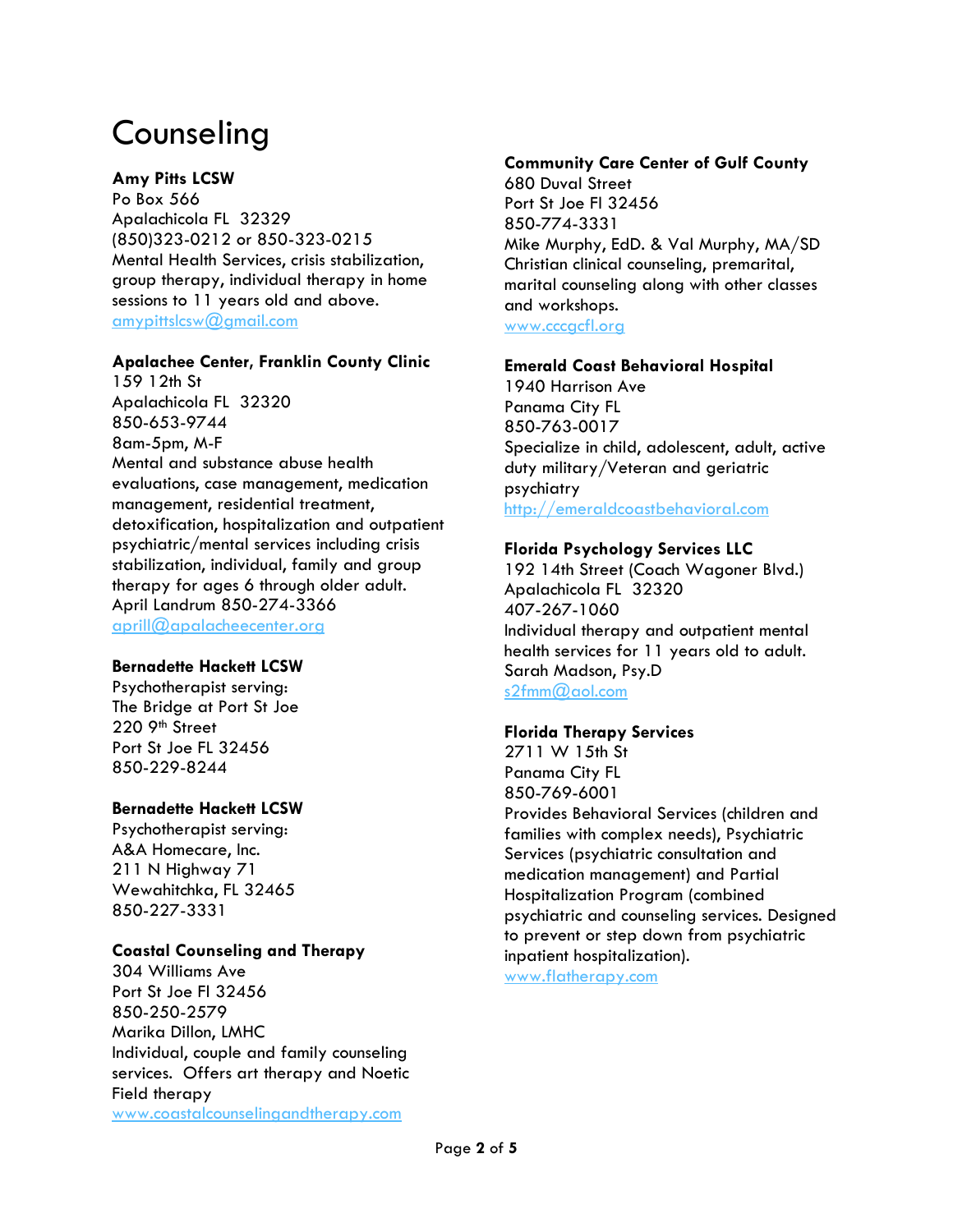# **Gulf Coast Children's Advocacy**

210 East 11th Street Panama City FL 32401 850-872-7760

[www.gulfcoastcac.org](http://www.gulfcoastcac.org/)

Group, individual and family centered treatment of children dealing with: sexual abuse, treatment, crisis counseling

### **Life Management Center Mental Health**

311 Williams Avenue Port St. Joe FL 32456 850-522-4485 8:00am - 5:00pm Mon and Tues Only Life Management Center of Northwest Florida has an office in Gulf County for mental health services.

[www.lmccares.org](http://www.lmccares.org/)

#### **Miranda Herbert**

Social Worker at Sacred Heart Hospital 3801 E HWY 98 Port St Joe FL 32456 850-229-5693 Specializes in helping patience's receive emergency resources and medical services. [Miranda.herbert@shhpens.org](mailto:Miranda.herbert@shhpens.org) 

#### **Pam Jones, LCSW**

P.O. Box 1185 Port St Joe, FL 32457 505-301-1960 Providing Mental Health Services in both Wewahitchka and Port St Joe. Mental health services and counseling for Gulf County residents aged 18 and older specializing in Individual Therapy, Group Therapy, and Crisis Stabilization. [pjmosaic@yahoo.com](mailto:pjmosaic@yahoo.com)

### **PanCare Health**

2475 Garrison Avenue Port St Joe FL 32456 850-229-1043 7:30am - 6:00pm Thurs Only All medical providers and licensed clinical social workers provide individual counseling, marital counseling, family counseling, and behavioral health therapy and medication management. Therapist Victoria Miller (LCSW) specializes in treating an array of mental health disorders in both youth and adults.

<http://pancarefl.org/home>

### **Professional Counseling Services**

1581 Hwy 98 West Carrabelle FL 32322 850-697-2122 Mental health and Substance Abuse for all ages, crisis stabilization, individual and couples therapy, outpatient only.

# **Tana Barnes MSW**

211 FL-71 Wewahitchka, Fl 32465 850-639-3331 Mental health case management at A&A Homecare, Inc.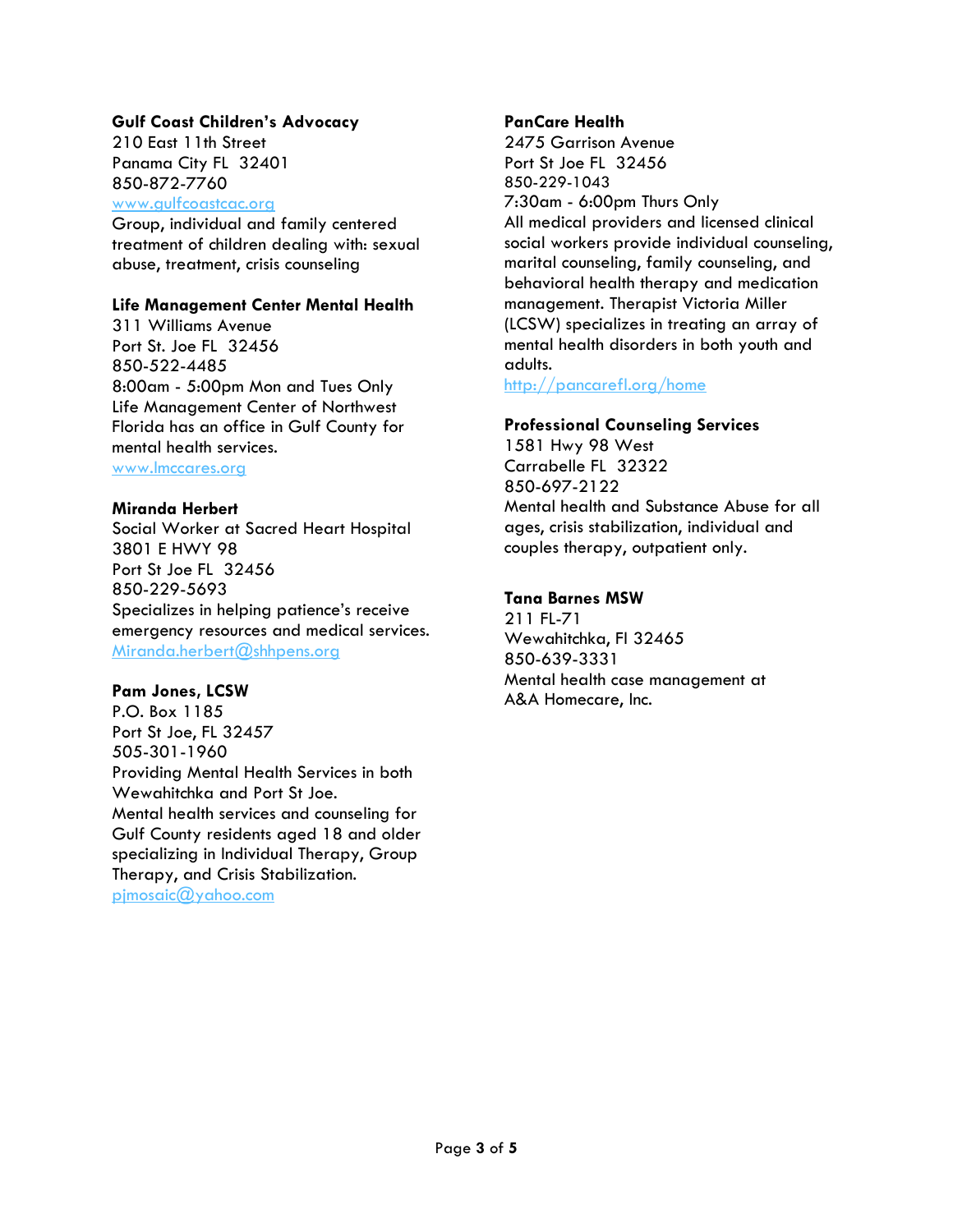# Substance Abuse

# **Apalachee Center, Franklin County Clinic**

159 12th St Apalachicola FL 32320 850-653-9744 8am-5pm, M-F Mental and substance abuse health evaluations, case management, medication management, residential treatment, detoxification, hospitalization and outpatient psychiatric/mental services including crisis stabilization, individual, family and group therapy for ages 6 through adult. April Landrum 850-274-3366 [aprill@apalacheecenter.org](mailto:aprill@apalacheecenter.org)

#### **Bethel Village of Panama City Rescue Mission**

1313 E 11<sup>th</sup> St Panama City FL Recovery Program for addicted women and their children. [www.pcrmission.org](http://www.pcrmission.org/) 

# **CARE:**

# **Chemical Addictions Recovery Efforts**

302 3rd Street Port St. Joe FL 32456 850-227-9566 Substance abuse program and assistance. [www.care4000.com](http://www.care4000.com/)

# **DISC Village, Inc.**

192 14th Street, Apalachicola, FL 32320 1001 Gray Ave, Carrabelle, FL 32322 (850) 926-2452 Offering Outpatient and Residential services to adults and juveniles struggling with substance dependency. Vivitrol now available to consumers battling alcohol or opiate addiction through our Medication Assisted Treatment program, a component of both Outpatient and Residential services.

[www.discvillage.com](http://www.discvillage.com/) [discinfo@discvillage.com](mailto:discinfo@discvillage.com)

### **Emerald Coast Behavioral Hospital**

1940 Harrison Ave Panama City FL 850-763-0017 Emerald Coast Behavioral Hospital offers a full range of care for adults ages 18 and older who are struggling with alcohol and/or drug dependency. The levels of care in their chemical dependency program include: Medical Detoxification, Rehabilitation, Family Program, and Discharge Planning. [http://emeraldcoastbehavioral.com/alcohol-drug](http://emeraldcoastbehavioral.com/alcohol-drug-dependency/)[dependency/](http://emeraldcoastbehavioral.com/alcohol-drug-dependency/)

# **Mark 4 Ministries**

PO Box 995 Port St. Joe FL 32456 412-716-0426 Providing substance abuse recovery services. Mark 4 provides the following programs: "Way Out" (a one day workshop), "Common Solution Recovery" (a six session course) and individual mentoring through the recovery process.

# **Professional Counseling Services**

1581 Hwy 98 West Carrabelle FL 32322 (850) 697-2122 Mental health and substance abuse for all ages, crisis stabilization, individual and couples therapy, outpatient only.

# **Titus 2 Partnership**

Panama City FL 850-832-4052 Substance abuse education and life recovery from life limiting dysfunctions in a structured women only Christian education, discipleship and mentoring program. [www.titus2partnership.org](http://www.titus2partnership.org/)